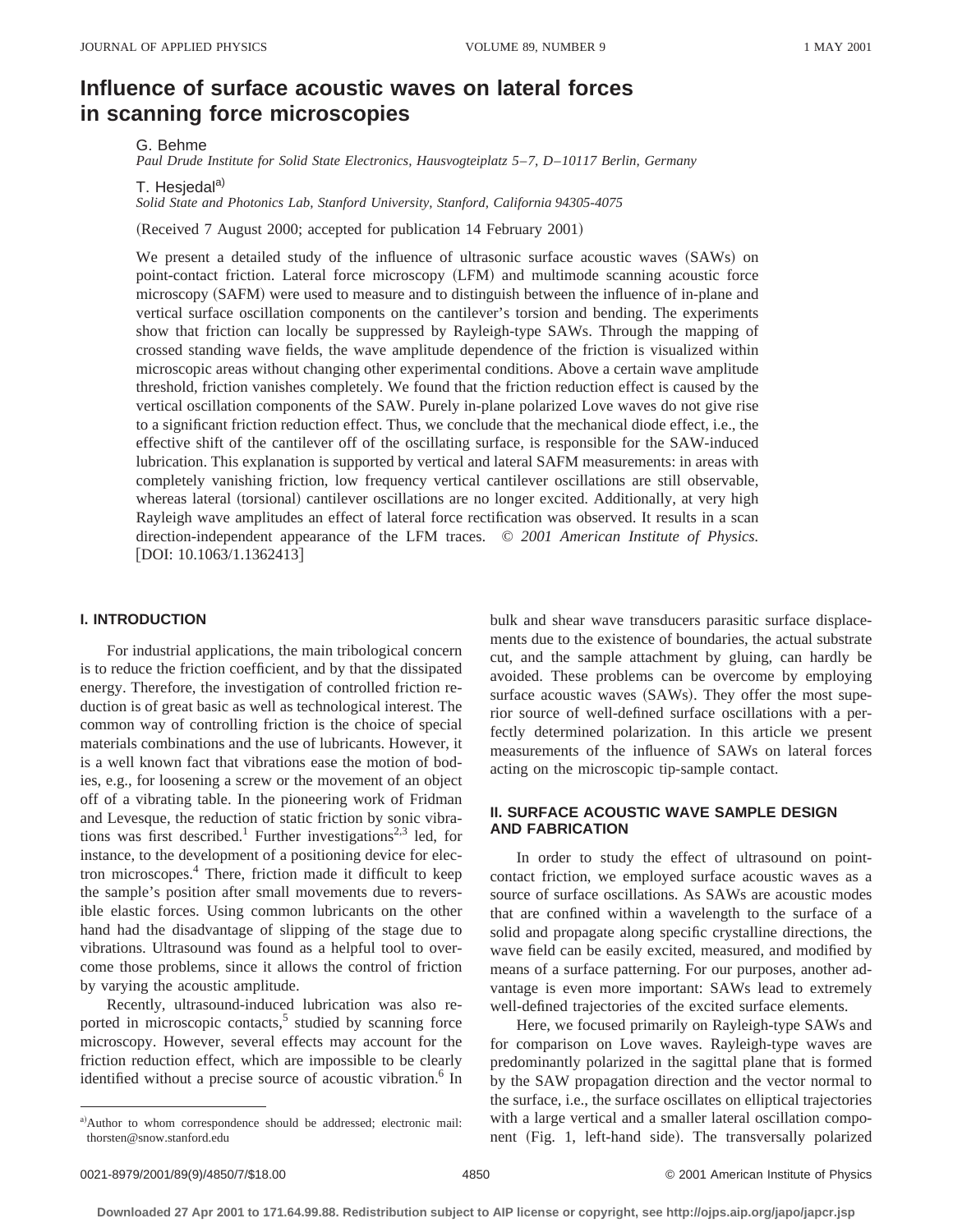

FIG. 1. Experimental setup: SAWs, which are generated by IDTs, propagate towards the LFM/SAFM scan area. For SAFM, up to four slightly detuned rf SAWs are mixed at the nonlinearity of the tip-sample contact, giving rise to vertical and lateral cantilever oscillations at the difference frequency. Additionally, the displacement components for Rayleigh and Love waves are displayed. The Rayleigh-type wave is predominantly polarized in the sagittal plane, whereas the Love wave has an in-plane (transverse) oscillation component only.

Love waves, on the other hand, have solely an in-plane oscillation component perpendicular to the propagation vector (Fig. 1, right-hand side), and will be employed to additionally distinguish between the effect of in-plane and vertical oscillation components on the local friction. Both types of waves can be excited using interdigital transducers (IDTs) on specific layered piezoelectric substrate systems, such as ST cut quartz with a fused silica overlayer. Further overlayers, such as metal films, can also be used to alter the SAWs propagation properties.

For the study of the effects of SAWs on friction, special IDTs have been designed for the excitation of Rayleigh and Love waves. The structures were fabricated by photolithography on  $GaAs[110](001)$  and on ST cut quartz substrates. On these materials generalized Rayleigh-type SAW modes can be efficiently excited with IDTs. For our investigations, five different types of SAW devices were designed. On GaAs, splitfinger IDTs were fabricated at 198 MHz, corresponding to a wavelength of 14.4  $\mu$ m, in form of a single and a crossed delay line configuration. Each single line consists of two IDTs with 1400 electrode fingers. This assures a good electrical matching and a low insertion loss, thus providing decent SAW amplitudes at low rf input power. The next two devices are based on single finger IDTs at 538 MHz (1000 electrodes) on GaAs ( $\lambda$ =5.2  $\mu$ m), with standard and particular short electrodes. The latter ones allow the measurement across the entire SAW beam in a single microscope scan at the cost of poorer electrical performance. As a reference sample a 14.4  $\mu$ m wavelength delay line was fabricated on ST quartz with 90° propagation direction with respect to the crystal's *X* axis. The entire device was covered with a  $200$  nm  $SiO<sub>2</sub>$  layer that allows for the excitation of Love waves at a frequency of about 348 MHz. All devices have been electrically characterized using a rf probe station and a vector network analyzer. They exhibit typical unmatched insertion losses between 20 and 30 dB. For our investigations, the devices were wire bonded and mounted onto the sample stage. Continuous wave or amplitude-modulated rf power was applied to the IDTs without additional matching.

## **III. EXPERIMENTAL TECHNIQUES AND FRICTION REDUCTION EFFECT**

All experiments were performed in air at room temperature using a commercial multimode scanning force microscope, $\frac{7}{1}$  capable of the simultaneous acquisition of topography and lateral force microscopy signal. All-silicon cantilevers<sup>8</sup> were employed in the experiments. The cantilever deflection in response to forces acting on the atomic force microscopy (AFM) tip is picked up via a standard beam-bounce technique, where a laser spot is reflected off the very end of the cantilever towards a quarter-segmented photo detector. A sketch of the general experimental setup, consisting of the force microscope, the piezoelectric sample, and IDTs for the SAW excitation, is shown in Fig. 1. The optical detector delivers signals proportional to the deviation from the cantilever's rest position in the vertical and the lateral direction.<sup>9</sup> The latter one delivers the lateral force  $microscopy$  (LFM) signal that reflects the torsion of the cantilever due to friction or steep topographical features.<sup>10</sup> The cantilever is twisted around its rest position by forces counteracting the movement of the scanned tip. The pristine LFM trace exhibits a more or less pronounced hysteresis effect between forward and backward scan direction, depending on the interacting materials, scan speed, force setpoint and tip geometry, as well as the temperature and humidity of the environment. The LFM mode is commonly applied as a tool for the visualization of variations in local friction $11$  due to a phase or material contrast. Here, it will be applied to visualize the effects of local reduction of friction.

#### **A. Scanning acoustic force microscopy**

The scanning acoustic force microscope  $(SAFM)^{12}$  is used to detect the amplitude and phase of ultrasonic surface acoustic waves down to submicron lateral regions, employing a conventional AFM setup (see Fig. 1). Since typical cantilever resonance frequencies are of the order of 100 kHz, the cantilever cannot follow the high frequency surface oscillations. However, due to the nonlinear force-to-distance dependence, the cantilever's rest position is effectively shifted away from the surface. Employing this mechanical diode effect, $^{13}$  an acoustic oscillation can be self-mixed, or mixed with another acoustic wave, delivering an amplitudeproportional signal or the phase of the acoustic wave.<sup>14</sup> In particular, the amplitude is measured by picking up the vertical deflection signal due to an amplitude-modulated rf SAW and analyzing it with a lock-in amplifier at the modulation frequency. The modulation frequency is typically chosen to be below the cantilever contact resonance frequency but above the frequency response of the *z*-feedback loop of the AFM.

Figure  $2(a)$  shows the topography (lower left triangle) and the SAFM amplitude image (upper right triangle) of the corresponding area close to the aperture of a SAW trans-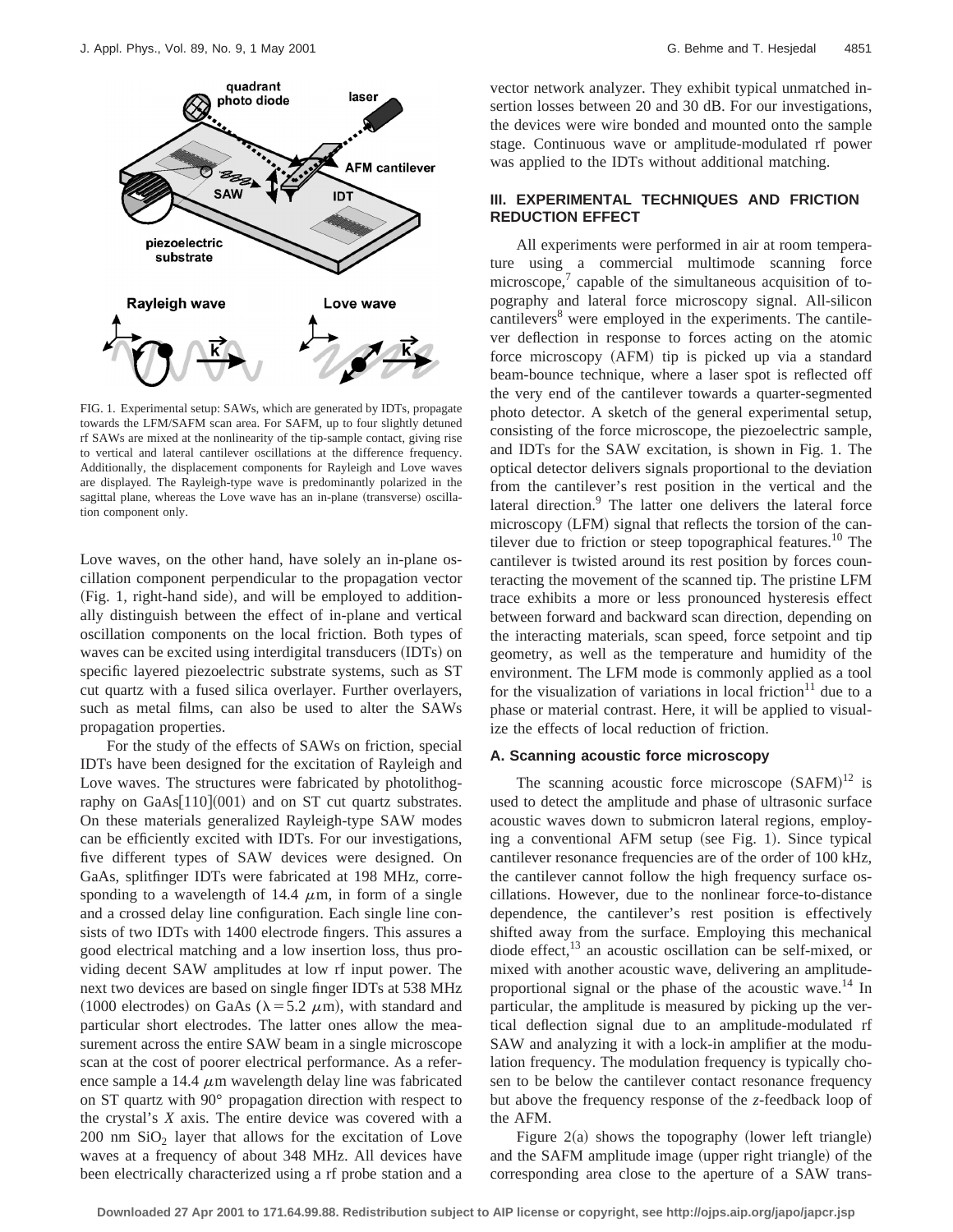

FIG. 2. (a) 60  $\mu$ m AFM topography scan of the 538 MHz IDT (lower triangle) and corresponding SAFM amplitude image (upper triangle), showing the acoustic beam launched from the transducer (bright area). (b) 40  $\mu$ m LFM scan (forward scan: lower triangle; backward scan: upper triangle) across a different position of the propagating SAW beam. (c) Illustrates the observed lubrication effect: the scan direction dependent hysteresis is significantly reduced at the position of the SAW beam.

ducer. The 60  $\mu$ m scan images reveal the electrodes of the 538 MHz IDT and the launched SAW beam (bright area). The SAW beam has a width of roughly 20  $\mu$ m, which is given by the overlap of the interdigitated fingers of different polarity.

A technological extension of the SAFM, the lateral force mode SAFM (LFM–SAFM), allows the detection of inplane polarized SAWs with equal lateral resolution.<sup>15</sup> While in conventional SAFM the additional contributions to the cantilever *bending* due to the mechanical diode effect are analyzed, the analysis of the *torsional* response to SAWs opens up a unique way to study purely in-plane oscillation components (see Fig. 1). A similar nonlinear mechanism as for the detection of vertical oscillations, namely a lateral nonlinear mechanical coupling mechanism, allows the extraction of a SAW amplitude-dependent signal. Thus, the LFM–SAFM will be applied to investigate the contrast between vertical and lateral coupling when analyzing Rayleigh waves, as these contain in- and out-of-plane oscillation components.

#### **B. Friction reduction effect**

Investigating the propagating SAW beam, for which the amplitude image was shown in the previous section, with lateral force microscopy, we found that friction was locally reduced<sup>16</sup> over the beam area. The LFM measurement illustrating this friction reduction effect is presented in Fig.  $2(b)$ : the lower triangle shows the forward scan and the upper triangle the backward scan [note: smaller scan size compared to Fig. 2(a)]. Both 40  $\mu$ m images were recorded simultaneously with a resolution of  $256\times256$  points, at a scan frequency of 0.2 Hz and with an overscan of 5% of the image size.

The 40  $\mu$ m scan was performed across the propagating SAW beam in the vicinity of the SAW transducer, revealing an increased LFM signal across the actual beam in the forward direction and a decreased signal in the backward scan, i.e., the lateral force acting on the tip decreases in both directions. In other words, the pristine LFM hysteresis is locally reduced by the SAW beam. Note that the rf voltage was not amplitude modulated.

A sketch of the line scans with and without SAW beam illustrates the lubrication effect [Fig.  $2(c)$ ]. The undisturbed LFM trace (gray solid line) depicts the typical LFM hysteresis. Switching the SAW on leads at the beam position to a localized shift of the LFM traces (dashed lines) towards the line of zero lateral force, i.e., the characteristic LFM scan direction dependent hysteresis is significantly reduced. This friction reduction effect was observed for a variety of materials, and at frequencies ranging from 200 MHz to 3 GHz.

## **IV. EXPERIMENTAL STUDY OF THE FRICTION REDUCTION EFFECT**

In this section, a more detailed experimental study of the friction reduction effect is presented. The influence of a crossed standing Rayleigh wave field on local friction was investigated. Also, the implications of the effect on the nonlinear mechanical coupling in both operating modes were analyzed.

# **A. Investigation of crossed Rayleigh wave fields**

Launching counter propagating waves from two opposing IDTs establishes a standing wave field with a periodicity of half of the wavelength. For the 198 MHz Rayleigh wave devices on GaAs this yields  $\lambda/2=7.2$   $\mu$ m. Due to the fourfold symmetry of the  $(001)$  surface, crossed standing wave fields can easily be excited. Figure 3 shows a crossed beam arrangement of IDTs on the GaAs surface. In Fig.  $3(a)$ , the corresponding standing wave field pattern obtained by a SAFM amplitude measurement (in normal detection mode) is shown. It reveals an eggbox-like pattern (raw data, no filtering procedures applied) with an antinode periodicity of  $\lambda_{\text{SAW}}/2$  in two spatial directions. As only two rf generators were used to power three of the IDTs (the fourth acts as a reflector for the opposing IDT), the modulation is less pronounced along the *x* axis. Figures  $3(b)$  and  $3(c)$  are the corresponding LFM scans in forward (left to right), and backward (right to left) scan direction, respectively. In the forward scan direction, the LFM image basically reproduces the eggbox pattern, i.e., the areas of high wave amplitude show up as areas of increased LFM signal, whereas in the backward scan direction the image appears inverted the rings indicate the same positions in  $(a)$ – $(c)$ ]. Again, the reason is the existence of a pronounced effect of locally reduced friction. This leads to a smaller LFM hysteresis, appearing as an increase in the LFM signal (bright spots) in the forward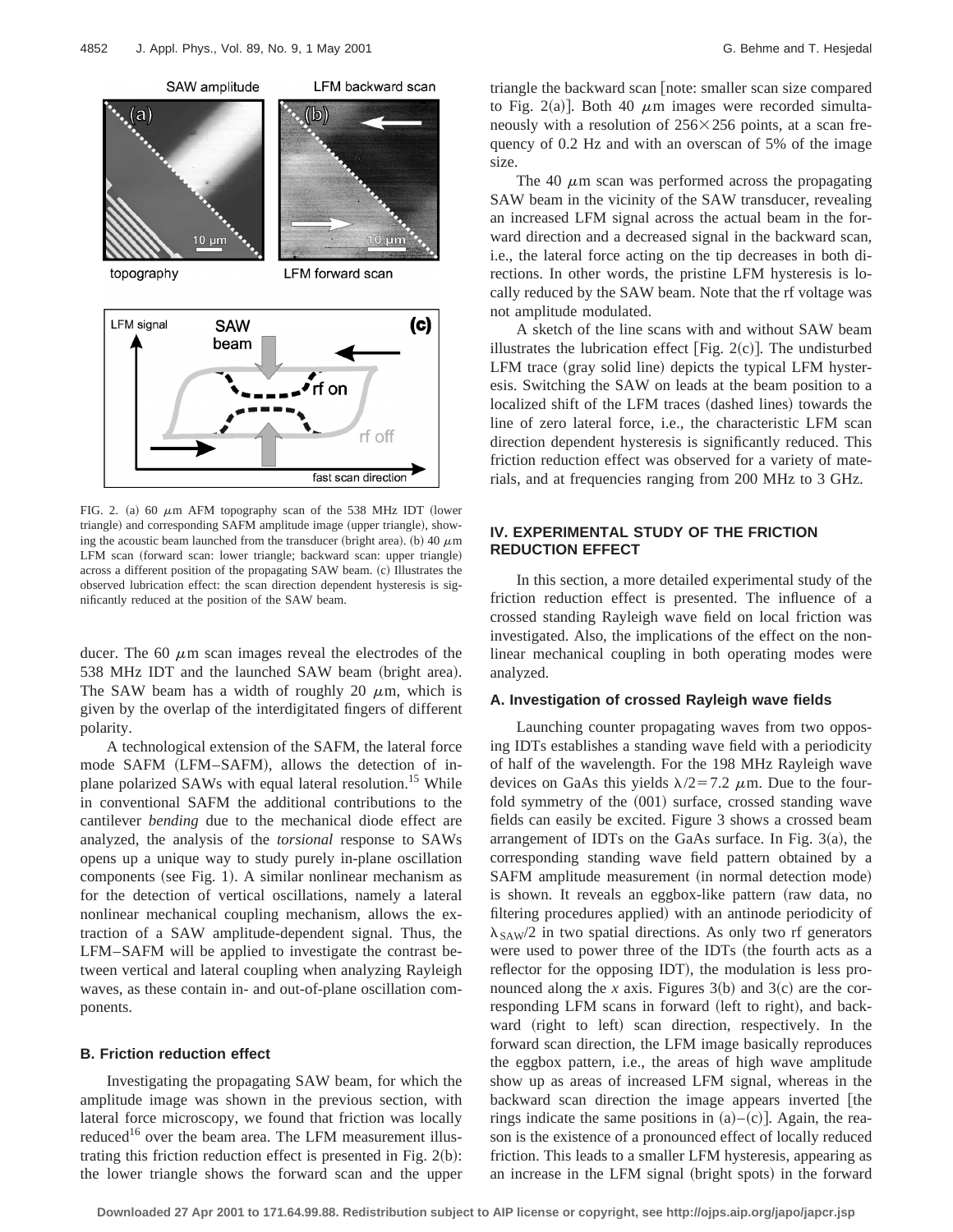

ward  $(c)$ ] of a two-dimensional standing Rayleigh wave field on GaAs. The LFM images reveal the spatially distributed lubrication effect on the LFM hysteresis. The rings indicate corresponding sample positions.

and a decrease (dark spots) in backward scan direction, at the position of maximum oscillation amplitude [see Fig.  $2(c)$ ].

## **B. Investigation of the nonlinear mechanical coupling mechanism**

Next, measurements on the dependence of the nonlinear mechanical coupling mechanism on friction are presented. This is of particular interest for SAFM and LFM–SAFM as the nonlinear behavior, that leads to a mechanical diode effect for vertical vibrations, is hardly understood for the coupling into cantilever torsion. Varying friction, however, allows the tuning of the lateral coupling strength. For that purpose, a standing Rayleigh wave field was excited on GaAs at 198 MHz. A rf power of 5 dBm was chosen such that the effect of vanishing friction occurs around the wave field maxima and the LFM hysteresis is still in effect elsewhere (see previous section).

Figure 4 shows the LFM image  $(a)$  (amplitude modulation turned off), along with the normal (vertical) SAFM measurement (b) and the lateral LFM–SAFM image (c). Additionally, representative line traces are shown (averaged over ten lines). The forward scans (right to left) are represented by solid lines, and the backward scans (left to right) as dashed lines. In areas of high vertical oscillation amplitude (wave field maxima), the normal SAFM amplitude image shows a maximum. Examining the LFM traces [Fig.  $4(a)$ ], it is apparent that in these areas friction is completely suppressed. This correspondence leads to the suggestion that friction is reduced via the additional quasistatic shift of the cantilever as a response to vertical rf surface oscillations, i.e., the mechanical diode effect. The absence of friction does, however, not affect the *vertical* nonlinear mechanical coupling mechanism, i.e., the normal SAFM imaging.



FIG. 4. (a) LFM signal (forward+backward scan), (b) vertical (normal) SAFM amplitude signal, and (c) LFM-SAFM (lateral) amplitude signal  $forward + backward scan$ . Around the standing wave field antinodes  $[bright]$ areas in  $(b)$ ], friction is reduced [flat areas in  $(a)$ ]. In the lateral LFM–SAFM image (c), minima appear around the antinodes which are accompanied by two side maxima.

The standing wave field pattern that one would expect to find in the LFM–SAFM image  $(c)$  is actually the same as in the vertical SAFM image (b) (this experimental finding will be explained later). Indeed, at lower rf power, where the friction is not completely suppressed, the same behavior as in the normal SAFM is observed. However, in Fig.  $4(c)$ , minima appear at the positions of maximum amplitude, accompanied by two high signal sidelobes at lower wave amplitudes. This means that in the absence of friction, the nonlinear *lateral* mechanical coupling into the cantilever torsion breaks down. The difference between the forward and the backward scan direction in Fig.  $4(b)$  is most likely due to the influence of the actual tip shape.

The reason for the SAFM and LFM–SAFM both responding primarily to the vertical oscillation component is that the nonlinear lateral coupling strength was found earlier to be about at least one order of magnitude smaller than the vertical coupling.17 Thus, the tip experiences the vertical vibration of the surface only and is hardly sensitive to the 90° shifted maxima of the longitudinal component of the standing wave field (in case of Rayleigh waves), i.e., another *effective* lateral coupling mechanism must exist. The most proximate route to the torsional response to vertical oscillations lies in the friction-induced quasistatic torsion during scanning, which reflects in the LFM hysteresis. This inherently transfers a vertical movement of the surface into an additional torsion of the cantilever. Thus, it becomes evident that if the hysteresis breaks down at high wave amplitudes,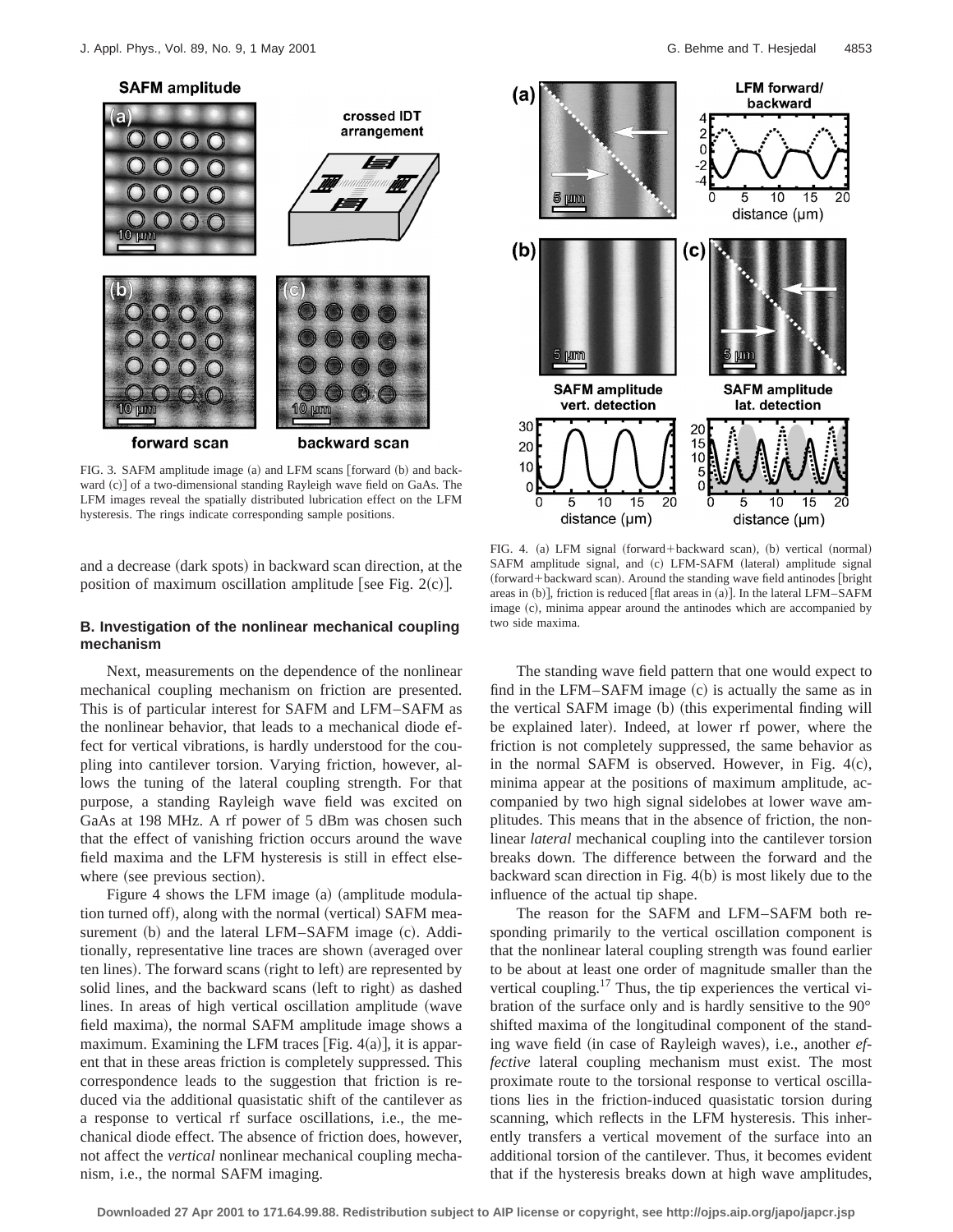



FIG. 5. 12  $\mu$ m LFM scans on the 538 MHz sample: (a) forward and (b) backward scan direction. Along the *y* axis, the rf power was tuned from 12 to 24.5 dBm in steps of 0.5 dBm/ten lines. At low rf power, the hysteresis offset is very pronounced. Around 16 dBm, friction vanishes at the antinodes of the wave field. At high rf power, a scan direction independent signal remains, which is slightly shifted with respect to the low power extremes. The dashed lines indicate the apparent movement of the extremes.

an *effective* lateral coupling is no longer possible. The tip is then solely oscillating in the vertical direction. In summary, the vertical nonlinear coupling remains still active without friction present in the system, while the *effective* lateral nonlinear coupling breaks down.

## **V. SAW AMPLITUDE-DEPENDENT LFM CONTRAST**

In this section, the SAW amplitude dependence of the LFM signal is presented. Tuning the driving power over a certain range leads to four interaction regimes that will be discussed qualitatively in detail. At high power, an effect of lateral rectification was found that leads to a scan directionindependent LFM contrast.

## **A. Experimental results**

For the measurement of the wave amplitude dependence of the LFM signal, we employed a Rayleigh wave delay line on GaAs operating at 538 MHz. In this experiment only one IDT was powered, while the opposing one acts as a reflector. As the second IDT was electrically shorted, its reflectivity is high enough to establish a standing wave field between the transducers which is almost completely modulated. LFM images have been acquired between the IDTs at a line scan rate of 1 Hz at  $256\times256$  points resolution (Fig. 5). Along the *y* axis, the power was tuned from 12 to 24.5 dBm in steps of 0.5 dBm per ten scan lines. Figure  $5(a)$  shows the forward scan direction (left to right) and Fig.  $5(b)$  the backward scan direction (right to left), respectively. Comparing both scans

FIG. 6. LFM image of the 538 MHz sample (lower surface: forward scan, upper surface: backward scan). The rf power is tuned from 12 to 24.5 dBm. The line scans below represent four distinct interaction regimes.

at low input power, it is obvious that the contrast is inverted and that the overall signal has opposite sign, that is, the LFM signal shows the typical hysteresis as described earlier. With increasing power ( $\geq 16$  dBm), the LFM signal between the maxima in both scan directions becomes identical and almost zero, i.e., friction is strongly suppressed. These areas are in the vicinity of the antinodes of the wave field. At very high input power, the overall signal becomes almost identical for both scan directions, indicating the complete suppression of friction. However, a periodic peak occurs, that is furthermore identical for both scan directions and also shifted with respect to the positions of the initial signal maxima. It starts developing at around 22 dBm and can be attributed to a lateral mechanical diode effect, i.e., an additional quasi-static cantilever torsion due to longitudinal oscillation components in areas of suppressed friction.

The graphs in Fig. 6 show the LFM linescans at applied powers of 12, 19, 22, and 24 dBm, representing four distinct interaction regimes. The *y*-axis scale (in arbitrary units) is identical throughout all graphs. Each line represents the average over ten scans.

At 12 dBm, the hysteresis offset between forward (solid line) and backward (dashed line) scan is very pronounced. However, the overall hysteresis is already slightly reduced compared to the behavior in absence of the SAW field. Again, friction is reduced in areas around the vertical oscillation amplitude maxima.

At 19 dBm, friction has vanished exactly at the wave field (vertical) maxima. The hysteresis gets locally more pronounced, but also narrower. On both sides of the point of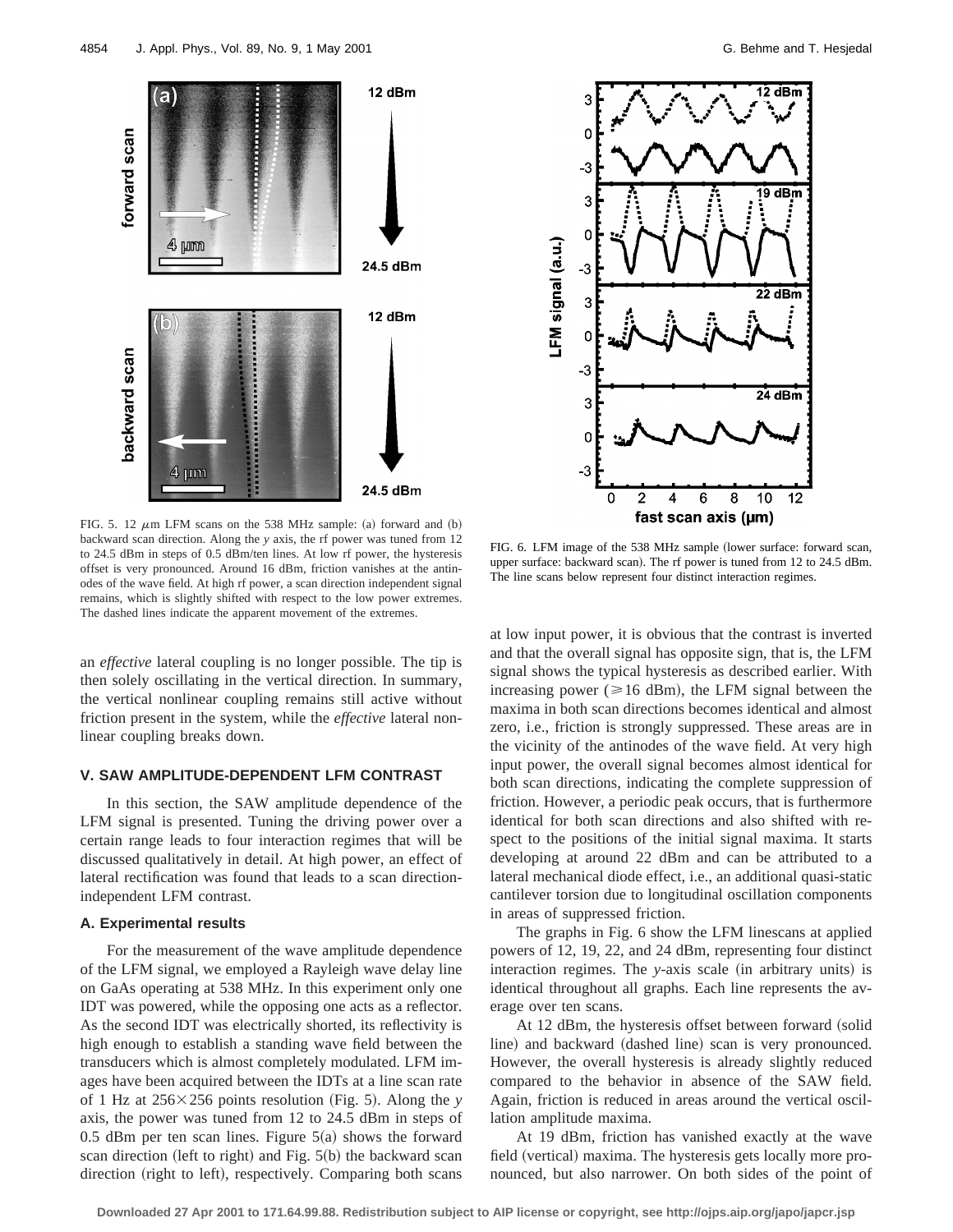

FIG. 7. Upper part: standing SAW field showing vertical and lateral oscillation components. Lower part: corresponding LFM response for increasing wave amplitude. At low power, friction is locally reduced at the points of high wave amplitude. At medium low power, friction vanishes at these points. The scan direction-independent signal shows a slight slope, which enhances significantly at medium high power. At the wave amplitude nodes, the hysteresis is still clearly visible. At high power, friction as well as the hysteresis are completely suppressed.

zero friction, additionally, a scan direction-independent slope appears. The stronger modulation of the LFM traces underlines the nonlinear character of the underlying mechanism, i.e., the mechanical diode effect.

At 22 dBm, the hysteresis is almost completely suppressed. The modulation is now smaller than at low rf power. Furthermore, the underlying scan direction-independent signal gets a maximum added to the slope close to the wave node positions.

At 24 dBm, only the scan direction-independent signature remains in both traces. The points of zero friction are still at the positions of the wave field antinodes and the peaks, that appeared clearly from about 22 dBm on, are now almost right at the positions of the wave field nodes.

#### **B. Qualitative discussion**

Figure 7 shows a sketch of the different wave amplitudedependent regimes of the LFM signal for scanning over a standing Rayleigh wave field. In the upper half, the SAW related traces, and below, the corresponding LFM responses are shown. Assuming a standing Rayleigh wave field, the maxima of the vertical oscillation component are repeating every  $\lambda/2$  and are shifted with respect to the maxima of the longitudinal component by 90°. The amplitude ratio of both oscillation components can be calculated numerically for any given material system (about  $5:3$  in this case). At the nodes of the wave field (i.e., the nodes of the vertical component of the standing wave field), guides to the eye are drawn throughout the sketch. When scanning along the wave field, the tip encounters a continuous transition of the surface movement from a purely vertical movement to a purely longitudinal movement and so forth. The uppermost trace shows the SAFM amplitude signal. It is obtained as the demodulation of the vertical rf surface movement via the mechanical diode effect. It exhibits, as the exploited force-distance curve is a nonlinear function, a slightly deformed sinusoidal shape.

In the lower half of the sketch, the response in the LFM signal is exemplified. From analyzing the experimental data, roughly four power regimes can be distinguished: at low power, friction is locally reduced at the points of high wave amplitude, i.e., large vertical oscillation components. The resulting LFM hysteresis is thus reduced in these areas, as described by the friction reduction effect. At medium low power, friction is then locally completely suppressed. However, the LFM signal, which is at these positions identical for both scanning directions, shows a slight slope. The point of zero friction remains right on the point of maximum vertical oscillation. At medium high power, the slope increases and, around the wave amplitude nodes, the reduced hysteresis remains clearly visible. Its position coincides with the maximum of the longitudinal wave component, i.e., the point of pure lateral oscillation.

Then at high power, the hysteresis is completely suppressed. The remaining scan direction-independent traces exhibit maxima close to the positions of the wave field nodes. The points of zero friction are now right on the wave field node and around the antinode positions. Looking at points in the vicinity of the longitudinal oscillation maxima, it is obvious that the increasing vertical oscillation components lead, via the rectifying effect of the mechanical diode, to a net force on the cantilever pointing towards the positions of the longitudinal oscillation maxima. On the other hand, in the area around the maxima of the vertical oscillation component, it is obvious that the forces point away from this area. The cantilever will thus experience effective forces that pull in the direction of the longitudinal maxima and push away from the positions of the vertical maxima (as can be seen from the SAFM amplitude trace). Thus, lateral forces with alternating sign (and a periodicity of  $\lambda_{SAW}$ /2) act on the cantilever, when scanning over the standing wave field. This mechanism thus appears as a *lateral rectification* of the longitudinal component of the standing wave field.

In an ideal case, i.e., 100% standing wave field modulation, friction will not vanish at the nodes of the standing wave field (vanishing vertical oscillation component), independent from the applied power. However, in our setup, the wave amplitude modulation is not perfect. Thus, the remaining propagating SAW field component is high enough (in the high power limit) to lead to a complete suppression of friction throughout the wave field. This also leads to the rounded and slightly deformed shape of the measured LFM traces where, to a first approximation, a sawtooth-like behavior is